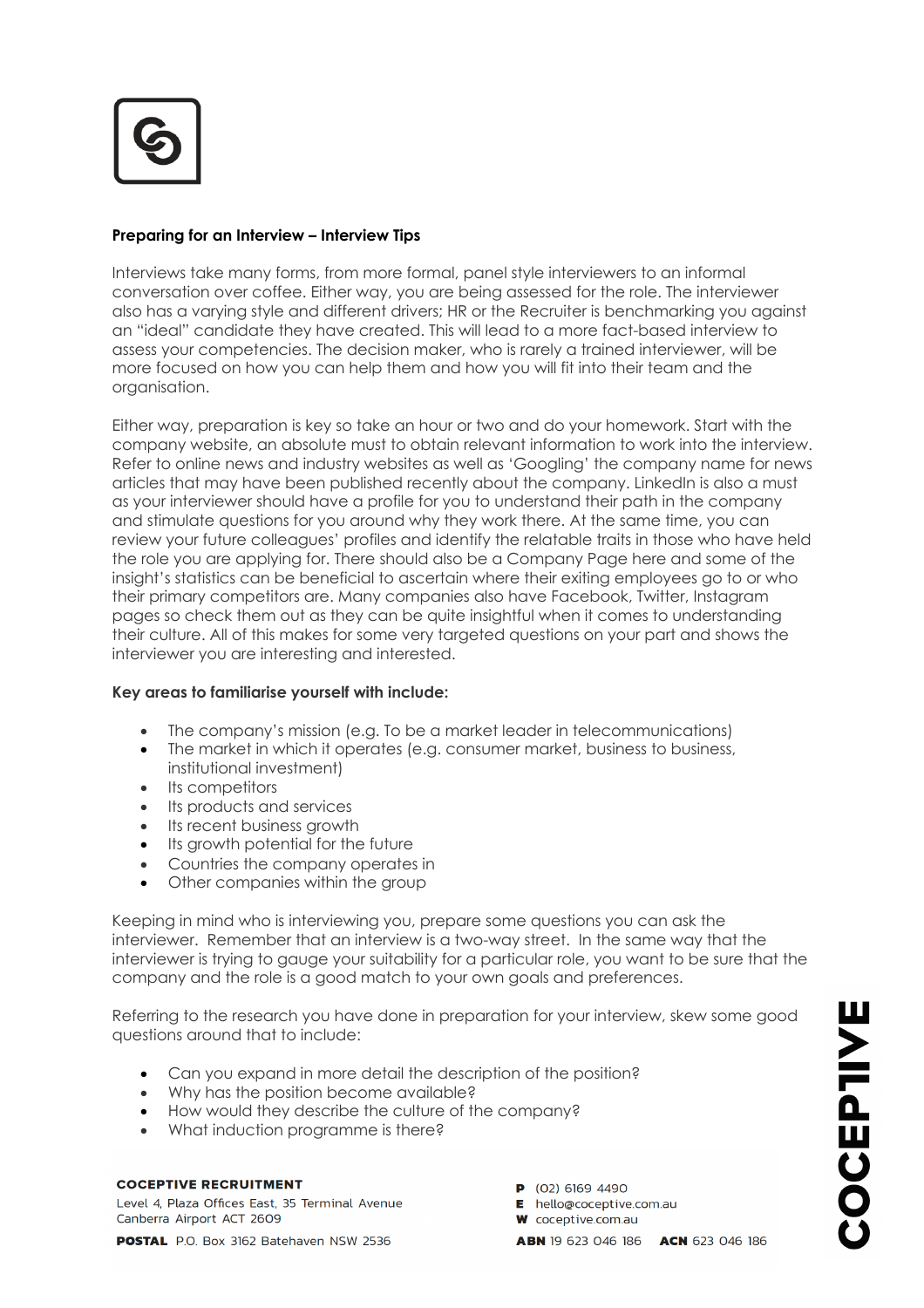- What kinds of people have previously been successful in the company?
- What potential for development is there for someone who demonstrates ability and achievement in this role?
- What plans does the company have for future development?
- Which are the company's best-selling products or services?
- What is the next step in the process?

### **How Do I Look?**

Being well researched gets you off to a great start, but how you present yourself is often a deciding factor in a successful interview. Being on time, well-groomed and "present" in the interview go a long way in securing you the dream role. Here are some practical "Do's and Don'ts" that may sound obvious but hold the most of amount of weight when it comes to making a positive first impression.

- **DO** know the exact place and time of the interview and be on time.
- **DO** spend some time before the interview reviewing you resume. Review specific examples in your background that are directly related to the position and that demonstrate your ability to do the position. It is vital that you always provide real examples of experience to validate what you say you can do.
- **DO** refresh your memory on details of present and past employers. You will be expected to know a lot about a company for which you have previously worked.

### **Relax and Take in The Environment of Your Prospective Employers' Organisation**

- **DO** shake hands firmly, always look the interviewer in the eye and greet the interviewer by his or her first name.
- **DO** be as charismatic as possible; it is very important that you demonstrate your interpersonal skills during the interview.
- **DO** be a good listener as well as a good talker and remember to smile.
- **DO** pause a moment after the interviewer asks a question. When you are nervous, it is easy to 'jump' in too early to answer a question. This is often perceived as not listening properly / thoroughly and not being considered enough in your response
- **DON'T** just answer questions, respond to them. Be careful not to 'over answer' questions. Be as concise as possible and don't keep talking if you can't answer the question. If you think you are rambling, you probably are.
- **DON'T** enquire about salary, holidays, bonuses etc at the initial interview unless you are positive that the interviewer wants to hire you. You should, however, know your market value and be prepared to specify your required salary or range. Discuss this with your Consultant before the interview, as they will have specified a salary expectation.

### **Expect Relevant Questions to The Position You Are Interviewing For**

- Why do you want to work here?
- How do you feel you can help or add value to our company / organisation?
- What do you expect in this position that you were not getting in your past positions?
- Are there any questions you would like to ask about the position / company?
- Are you considering any other positions?
- How do you think you would fit in with our firm? Why?
- How much do you know about our company?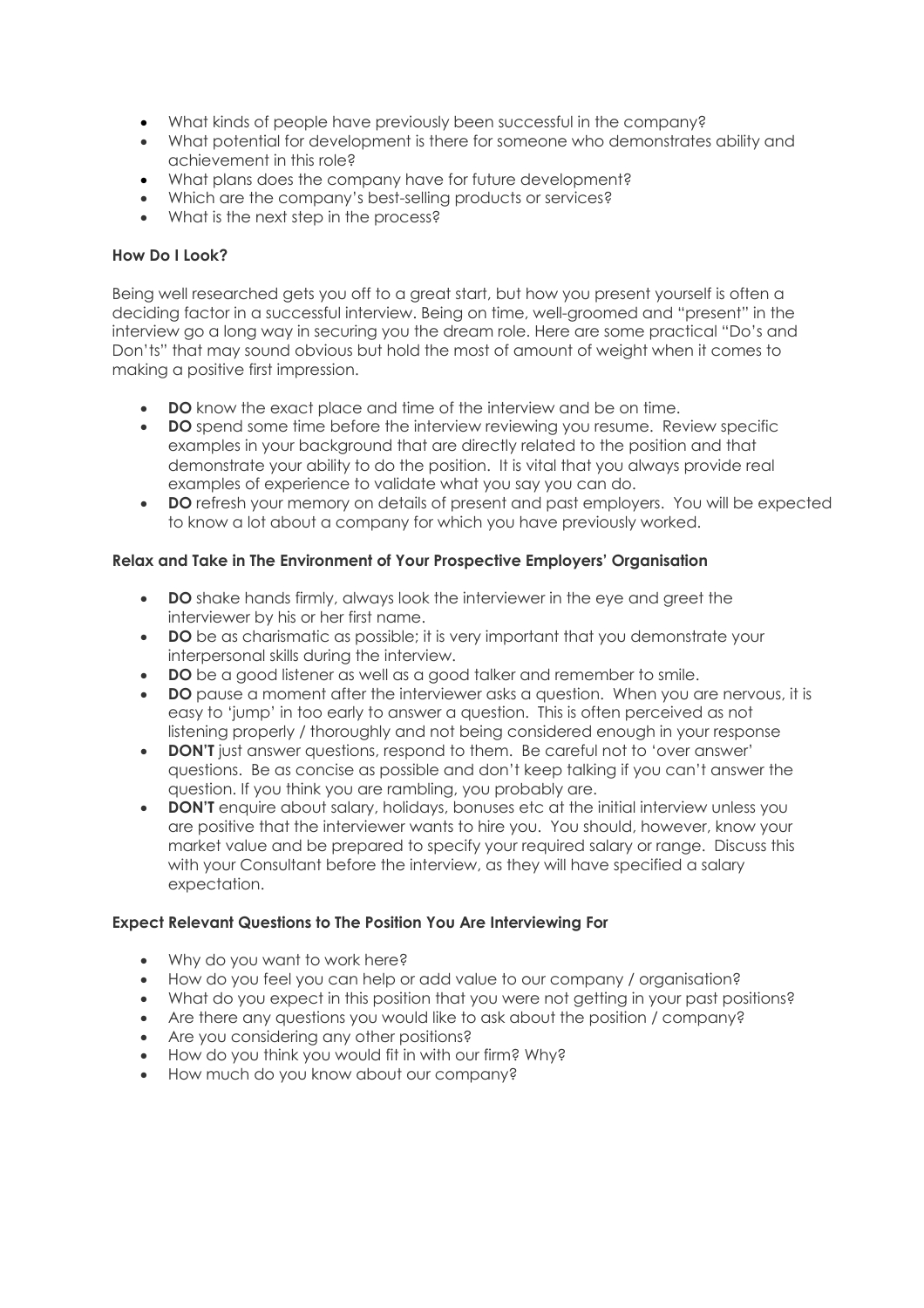## **With Questions About Your Current or Previous Position**

- How did / do you like working at … (last company)? Why?
- In your last position, how much of the work did you do on your own, and how much as part of a team? Which did you enjoy more?
- Why do you want to leave your present company?
- Does your present employer know you are planning to leave?
- What did you like best about your last / present position?

### **And Questions About Yourself**

- Are you considering other positions at this time? How does this one compare with them?
- What does success mean to you? How do you judge it?
- What are the things that motivate you?
- What do you feel is your greatest strength?
- What are some of your weaknesses / areas for development?
- What do you think management could do to make you function more effectively as an employee?
- What else do you think I should know about you?
- What are your financial needs? What is the minimum salary you would accept?
- What salary do you feel you are worth? What is your salary history?
- What are you looking for in a position?
- Do you enjoy working independently or as a member of a team?
- Are you creative? Give an example
- Are you analytical? Give an example
- How would you describe your personality?
- Do you think your status and salary reflect your true abilities?
- How would you describe your ideal boss?

### **Including About Your Past**

- What have you done to improve yourself during the last year?
- Tell me about your greatest achievement / disappointment in life
- What are some of the more difficult problems you have encountered in your past positions? How did you solve them?
- Tell me about the worst boss you have ever had
- If you were starting all over again, which field would you choose?

### **And How You See Your Future**

- What are your short / long range goals?
- How long would you expect to stay with us?
- What do you need from us to be successful in this role but to also stay?

## **CONGRATULATIONS, YOU'VE MADE IT TO THE SECOND INTERVIEW!**

The second interview often comes with a sense of comfort as you know your interviewers better or if with another, you know you have been recommended internally. The focus is often on different areas to the first and preparation should be adapted accordingly. Below are some examples of questions that you could be asked:

• Why would joining us be a good move for you?